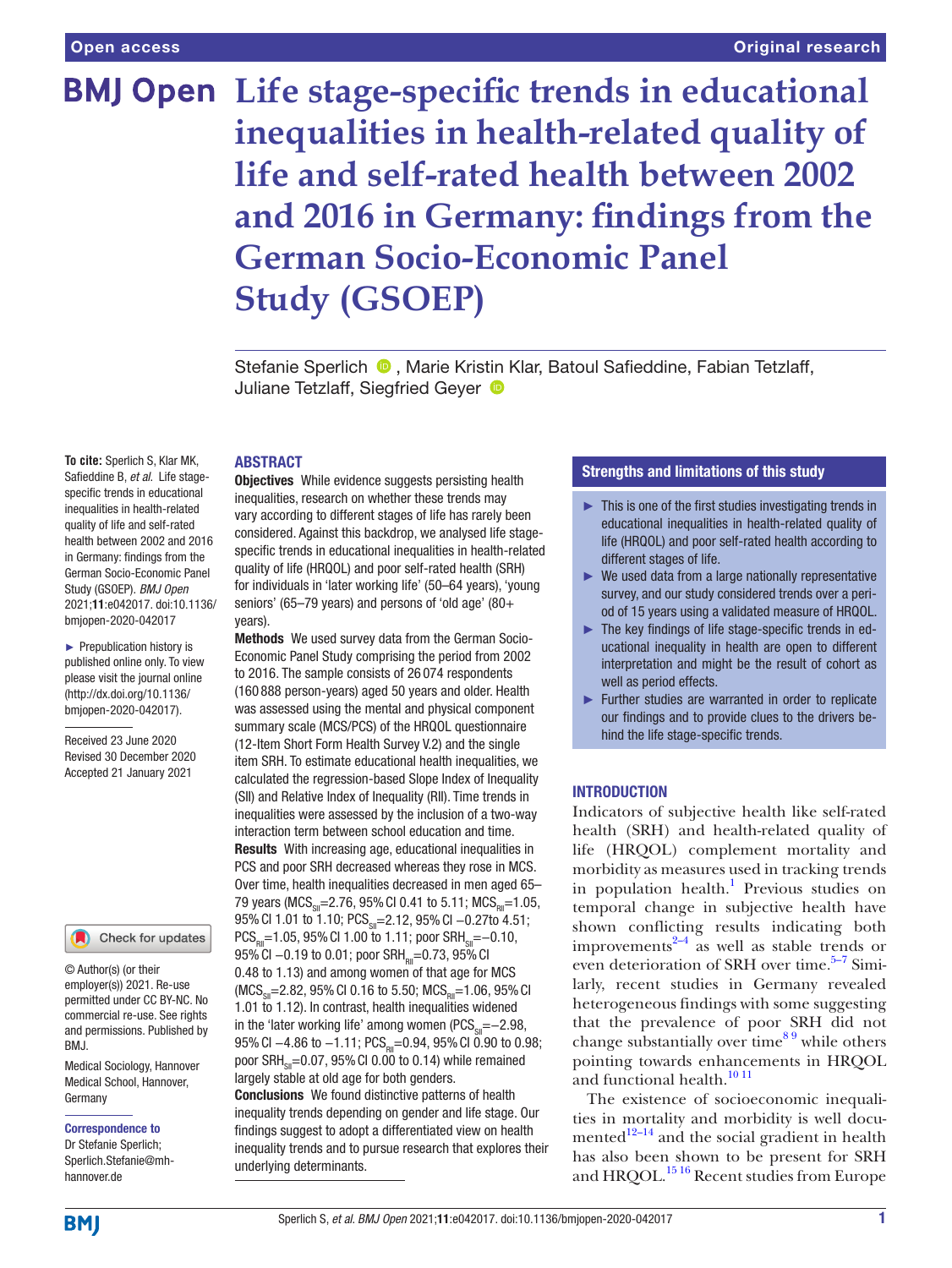and other western countries indicate that the SRH gap between lower and higher socioeconomic status (SES) groups remained largely the same or has even widened over time. For instance, Hu *et al*, <sup>17</sup> who analysed trends in socioeconomic inequalities in 17 European countries, found that absolute inequalities in SRH remained unchanged while relative inequalities increased between 1990 and 2010. Lahelma *et al*<sup>18</sup> reported that educational inequalities in SRH in Finland largely remained constant between 1979 and 2014. Similarly, the study by Hanibuchi  $et al<sup>19</sup> revealed stable trends in socioeconomic inequalities$ in SRH in Japan between 2000 and 2010. Analysing trends in quality-adjusted life expectancy between 2001 and 2011 for the Netherlands, Gheorghe *et al*<sup>20</sup> summarised that the largest increases were found for higher educated individuals, which resulted in a widening health gap by education. A similar pattern was observed for Germany where Lampert  $et al^{16}$  found increasing income inequalities in the prevalence of poor SRH between 1994 and 2014. Based on the data of repeated cross- sectional surveys between 2003 and 2012, the study by Wachtler  $et\ a^{\beta}$  revealed stable absolute and relative inequalities in SRH between 2003 and 2012.

The life-course perspective on social inequalities in health suggests that while social disparities persist across the life course, the magnitude of these differences may vary according to the stage in the life phase. Three opposing theoretical perspectives have been proposed about the way in which health inequality may evolve across the life course. The cumulative advantage/disadvantage hypothesis claims that the positive effect of SES on health increases over the life course and therefore health inequality would widen at older ages.<sup>21</sup> In contrast, the status maintenance hypothesis states that the social health gradient remains largely constant across the life course since the social positions attained in early adulthood do not substantially change in later life. $^{22}$  Finally, the age-asleveller hypothesis posits that health inequality decreases at older ages due to different factors such as the selection of more healthy people due to mortality. $^{23}$  Previous studies revealed contradictory findings supporting the cumulative advantage/disadvantage hypothesis,<sup>24 25</sup> as well as the status maintenance<sup>25 26</sup> and the age-as-leveler<sup>27</sup> assumptions.

Whereas numerous studies on social inequalities in health have adopted a life course approach, $28^{29}$  a life stage- specific perspective on determinants of health inequalities has so far been neglected. In one of the few existing studies, San Sebastian *et*  $a\bar{t}^{30}$  analysed the effects of social determinants in health at four different life stages. They found that the effects of specific adversities depend on the life course stage and concluded that life course needs to be taken into consideration for tackling health inequalities. In a similar vein, recent studies suggest that the temporal trends in SRH and functional disability also differ according to the life stage considered.<sup>31-35</sup>

In medical sociological research, it has been established to distinguish between material, psychosocial and

behavioural pathways in explaining social inequalities in health.<sup>36–38</sup> While the material explanation refers to structural living conditions, the psychosocial pathway includes a wide range of social and personal resources as well as psychosocial stressors. Finally, the behavioural explanation considers a variety of health-related behaviours that are strongly linked with the material and psychosocial pathway. $3\frac{3}{9}$  In order to explain trends in health inequality, a dynamic perspective on these explanations needs to be employed that take medical, demographic, social and economic change into account. This approach represents a substantial challenge since health inequalities are the result of a number of interacting factors. In addition, a life stage- specific approach would appear appropriate as the consequences of medical and social change may have different implications according to people's phase in life. However, research on whether trends in health inequalities may vary according to different stages of life is still rare. Using this as a starting point, the aim of this study was to analyse life stage-specific time trends in educational inequalities in HRQOL and poor SRH for individuals in 'later working life' (50–64 years), among 'young seniors' (65–79 years) and persons of 'old age' (80+ years). We focused on life stage-specific rather than age-specific effects in order to emphasise that social and demographic change may have altered people's living conditions differently depending on their stage in the life course and the specific psychosocial resources and burdens associated therewith. In more detail, the study was guided by the following research questions:

- 1. Does the extent of educational inequalities in HRQOL and poor SRH vary between different life stages?
- 2. How are HRQOL and poor SRH evolving over time in each of the life stages according to educational level?
- 3. Are there diverging trends of educational inequalities in health for the different life stages?

#### METHODS

Our paper follows the 'Strengthening the Reporting of Observational Studies in Epidemiology' guidelines.<sup>40</sup>

#### Data source

This study is based on data from the German Socio-Economic Panel Study (GSOEP V.31). The GSOEP is the largest representative annual survey of German individuals based on a random sample of private households. Conducted from 1984 onwards the study covers nearly 11 000 households and 30 000 individuals each year. The GSOEP population is regularly updated with new survey samples to account for changes in the German population and for compensating lost to follow-up. Data were collected using different questionnaires for individuals, households or specific subgroups by face-to-face interviews. Further information on GSOEP can be derived from Frick *et al.*<sup>41</sup> The information used for this study includes school education, income, marital status, nationality as well as SRH and HRQOL as health outcomes. While SRH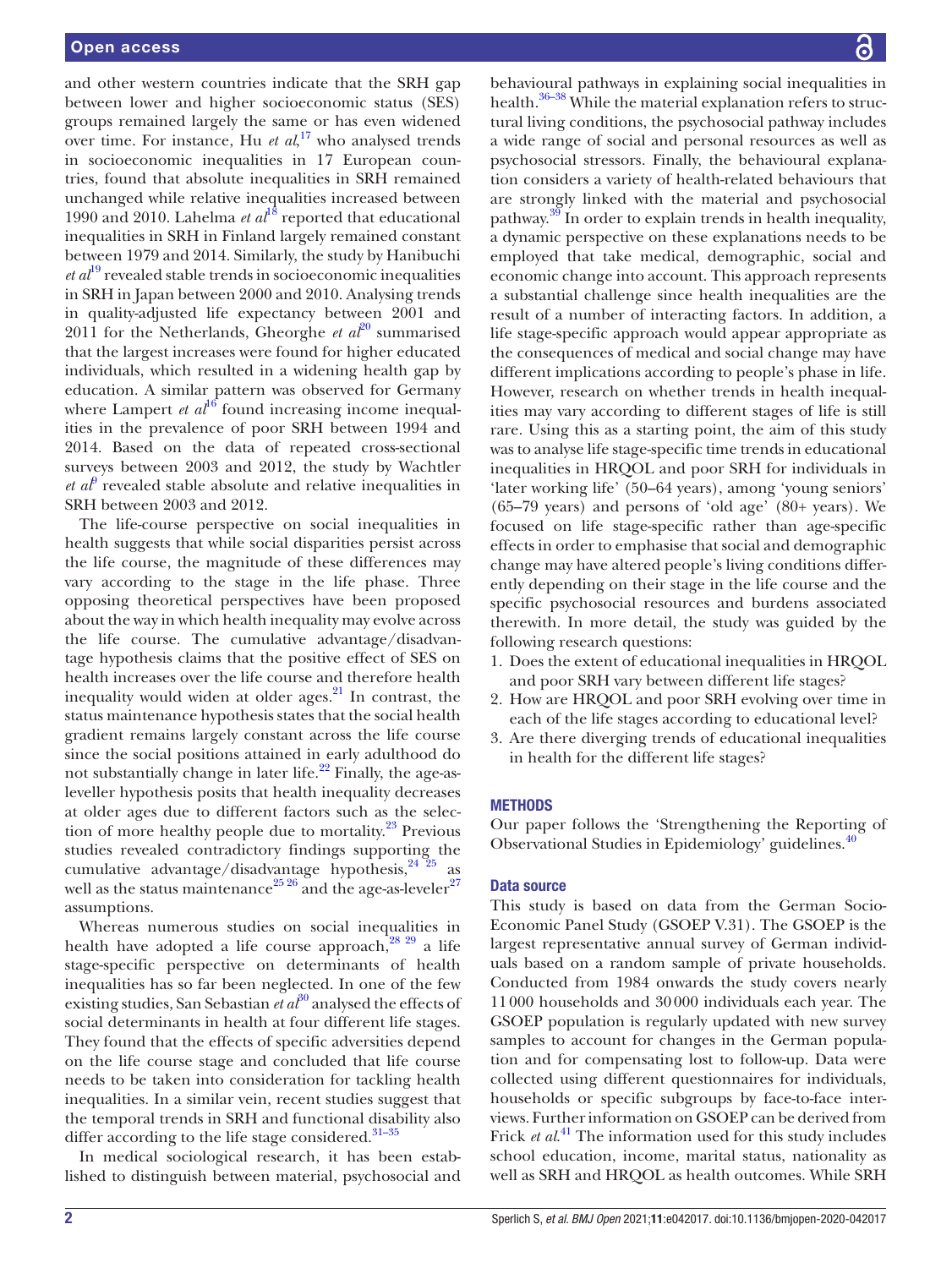was assessed annually, HRQOL has been measured every 2 years since 2002. We focused on men and women aged 50 and above since limitations in physical well- being are rare in younger subjects.

For the physical and the mental components of HRQOL, in total 23 878 respondents (11 553 men/12 325 women) were observed 81 676 times (39 159 men/42 517 women) between 2002 and 2016, corresponding to an average participation in 3.4 waves (min.=1/max.=8). With respect to SRH, a total of 26 074 respondents (12 665 men/13 409 women) were observed 160 888 times (77 028 men/83 860 women), corresponding to an average participation in 6.1 waves in men and 6.3 in women (min.=1/ max.=15). We used cross-sectional weights which are assumed to produce a nationally representative sample.<sup>42</sup> The proportion of missing values varied between 0% and 2.6%. Respondents with missing information were excluded from analysis (table 1).

#### Life stage-approach

According to our life stage approach, we assigned the population to three different life stages, namely 'later working life' (50–64 years), 'young seniors' (65–79 years) and 'old age' (80+ years).

#### Patient and public involvement

The study is based on anonymised data from the GSOEP that is conducted by the German Institute for Economic Research (DIW). No patients were involved in the design of the study, nor were they involved in the recruitment to and the conduct of the study. In addition, no consent to participate was required and there are no plans to disseminate the results of the research to study participants.

#### Measures

#### Self-rated health

SRH is one of the most frequently used health measures in public health and has been proved to be a reliable indicator of healthcare services utilisation,  $43$  functional limitations<sup>44</sup> and mortality.<sup>43 45</sup> In our study, SRH was measured by the question "How would you assess your current state of health?" comprising the five response categories: 'very good', 'good', 'satisfactory', 'poor' and 'bad'. The responses were dichotomised into 'poor health' (last two categories) and better health (first three categories).

### Health-related quality of life

HRQOL is a multidimensional concept that incorporates physical, emotional and social dimensions of health.<sup>46</sup> In this study, HRQOL was assessed using a slightly modified version of the second version of the 12-Item Short Form Health Survey (SF-12 V.2). $^{47}$  The SF-12 V.2 includes 12 items making up eight scales: physical functioning, role limitations due to physical problems, bodily pain, general health, vitality, social functioning, role limitation due to emotional problems and perceived mental health. Based on these items a physical component summary (PCS) score and a mental component summary (MCS) score were calculated. Values are standardised to a national

Table 1 Weighted sample characteristics in % by time period, GSOEP 2002–2016, no bservations=170 317

| $   -$                  | 2002-2006<br>$(n=54244)$ | 2007-2011<br>$(n=56299)$ | 2012-2016<br>$(n=59774)$ |
|-------------------------|--------------------------|--------------------------|--------------------------|
| <b>Sex</b>              | $\frac{0}{0}$            | $\frac{0}{0}$            | $\frac{0}{0}$            |
| Women                   | 54.2                     | 53.7                     | 53.2                     |
| Men                     | 45.8                     | 46.3                     | 46.8                     |
| Missings (n)            | 0                        | 0                        | 0                        |
| Age groups in years     |                          |                          |                          |
| $50 - 64$               | 49.2                     | 48.2                     | 50.0                     |
| $65 - 79$               | 40.2                     | 40.0                     | 38.7                     |
| $80+$                   | 10.6                     | 11.8                     | 11.3                     |
| Missing (n)             | $\overline{0}$           | $\overline{0}$           | $\overline{0}$           |
| School education        |                          |                          |                          |
| Primary/no<br>education | 58.5                     | 51.3                     | 43.9                     |
| Secondary               | 19.5                     | 23.4                     | 26.2                     |
| Tertiary                | 14.6                     | 17.0                     | 19.6                     |
| Other qualification     | 7.4                      | 8.3                      | 10.3                     |
| Missing (n)             | 1689                     | 1262                     | 1212                     |
| Income                  |                          |                          |                          |
| $<60\%$                 | 14.5                     | 15.8                     | 15.3                     |
| 60% to <150%            | 67.5                     | 65.9                     | 65.6                     |
| ≥150%                   | 18.0                     | 18.3                     | 19.1                     |
| Missing (n)             | 16                       | 13                       | 31                       |
| Living with partner     |                          |                          |                          |
| Yes                     | 67.8                     | 66.7                     | 66.6                     |
| <b>No</b>               | 32.2                     | 33.3                     | 33.4                     |
| Missing (n)             | 0                        | 0                        | 1                        |
| Nationality             |                          |                          |                          |
| German                  | 93.6                     | 92.8                     | 92.8                     |
| <b>Others</b>           | 6.4                      | 7.2                      | 7.2                      |
| Missing (n)             | 0                        | 0                        | 1                        |

n=number of observations (maximum sample size of annually surveys 2002–2016), income: equivalised net income. GSOEP, German Socio-Economic Panel.

norm (GSOEP population in 2004) ranging from 0 to 100 points with a mean of 50 points and an SD of 10 points. A higher score corresponds to a better health status.

#### Education

Educational level was classified into 'low', 'intermediate' and 'high' according to the number of years of schooling. All individuals with a maximum of 9 years of schooling (secondary education) were assigned to the low educational group that includes also subjects without a school leaving certificate due to early school leaving. The intermediate education group consists of those with 10 years of schooling corresponding to a comprehensive school certificate. Subjects with at least 12 years' schooling were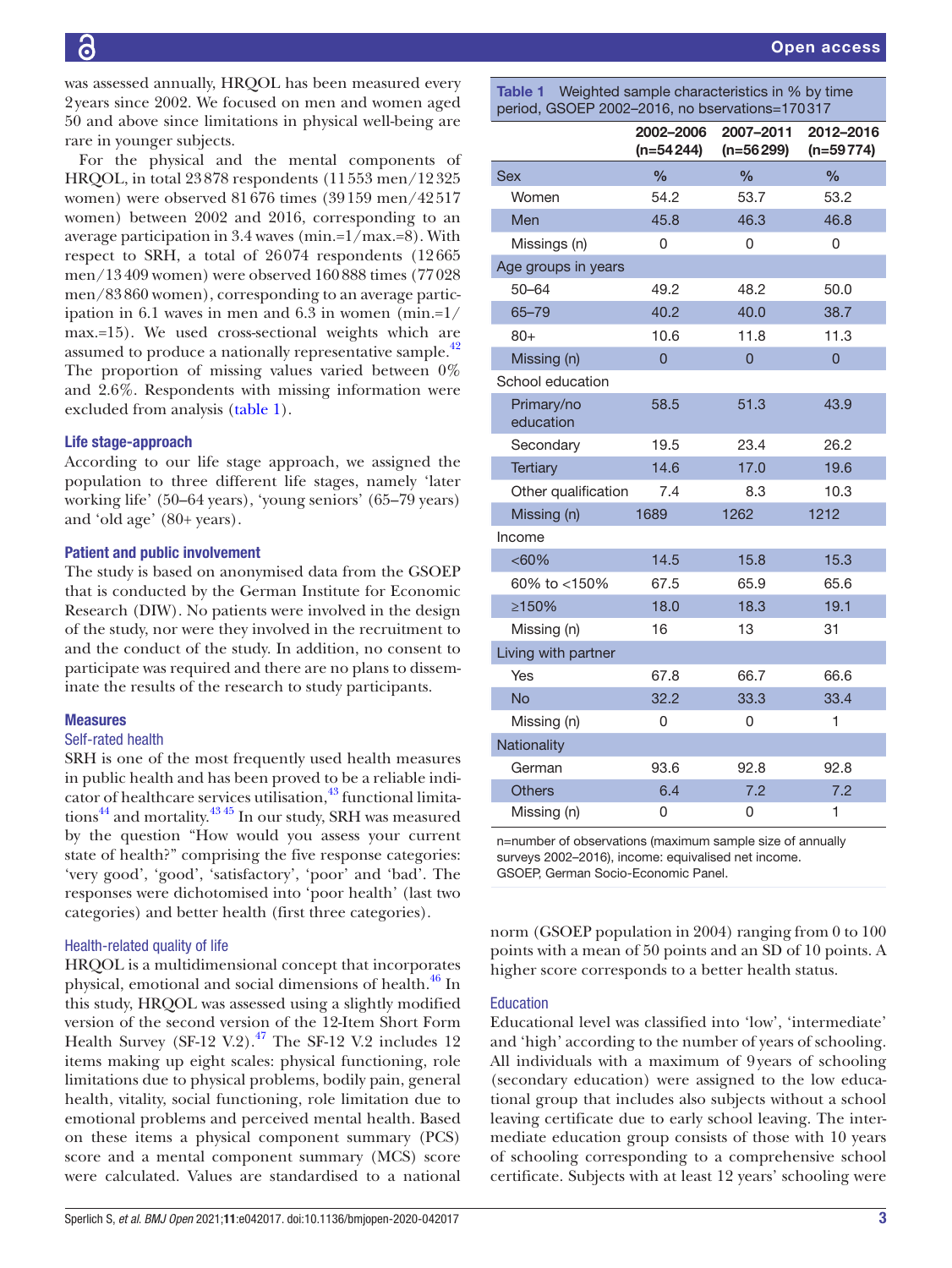assigned to the high educational group corresponding to German secondary school leaving certificate. For analysing time trends, these educational groups were transformed into cumulative rank probabilities (ridit scores).

#### Time trend

Changes in SRH and HRQOL between 2002 and 2016 were assessed by a continuous time trend variable with a range of 0–1 for the entire study period. The first year of observation (2002) is coded as 0 and the last year (2016) as 1, with the years in between getting fractional values according to the following formula: [(year-2002)/  $(2016 - 2002)$ ].

#### **Confounders**

Sociodemographic characteristics such as migration background, marital status and income level might be correlated with health outcomes as well as educational level. Shift in the compositions of these factors due to selective panel attrition might by a possible source of bias for the magnitude of health trends observed. Hence, in all analyses, we adjusted for nationality, marital status and equivalised net income. To take account of possible shifts in age composition over time within the three life stages, we additionally adjusted for age in each of the models.

#### Statistical analysis

We performed logistic and linear regression models to test for time effects on poor SRH and HRQOL, respectively. We accommodated the statistical dependence among the repeated observations by calculating population- averaged effects using generalised equation estimating for logistic and linear regression. $48$  We used this regression technique since our aim was to analyse population-averaged and not subject-specific time effects which would be more accurately estimated by random-effect models.<sup>49</sup> In addition to OR we reported predicted means and probabilities (margins at means) giving the time trends a more substantial interpretation.

We calculated the Relative Index of Inequality (RII) and the Slope Index of Inequality (SII) as recommended by Mackenbach and Kunst.<sup>50</sup> These indices are both regression based and take the entire distribution of a socioeconomic variable as well as the size of the socioeconomic groups into account. In our study, the RII can be interpreted as the estimated ratio (poor SRH: prevalence ratio, HRQOL: ratio of mean values) between subjects with the lowest and those with the highest educational level. In contrast, the SII quantifies the magnitude of absolute health inequality and can be interpreted as the difference in the prevalence (poor SRH) or in the mean (HRQOL) between individuals at the top and bottom of the educational hierarchy. In order to calculate RII and SII, the educational groups of each survey year and for each stage of life (separated for men and women) were transformed into cumulative rank probabilities ('ridit scores') ranging from 0 (highest level of education) to 1 (lowest level of

education). For computing the ridit scores, population weights were employed to match the official population statistics. As proposed, we used a logarithmic link function to calculate the RII and an identity link function to calculate the SII by using clustered variance estimators. $50$ Temporal trends in educational inequalities were assessed by the inclusion of a two-way interaction term between educational levels (ridit score) and the time trend variable. The models were adjusted for possible confounders (see above) and the main effects of education and time. For MCS and PCS where higher scores reflect better health, values of RII  $\langle$ 1 and SII  $\langle$ 0 indicate widening educational inequalities while RII >1 and SII >0 point to decreasing inequalities over time. The opposite interpretation applies for poor SRH where RII >1 and SII >0 indicate increasing health inequality over time. All analyses were performed with STATA V.13.1.

#### **RESULTS**

The weighted sample characteristics, separated by time periods, are presented in table 1. Between 2002 and 2016, the proportion of subjects with low educational attainment decreased while the proportions of those with higher educational levels increased. The distribution of age, gender, income, nationality and cohabitation remained largely stable over time.

Women as compared with men reported consistently lower levels of MCS and PCS as well as higher proportions of poor SRH at almost each time point (figures 1 and 2). Men and women in the later working life both showed the highest levels of PCS and lowest proportions of poor SRH. Health status for these indicators gradually declined in the subsequent life stages with poorest subjective health observed at old age. For both genders, in contrast, levels of MCS were lowest in the later working life and tended to improve with age.

#### The extent of educational inequalities in HRQOL and SRH according to life stages

Educational inequalities in mean scores of PCS and proportions of poor SRH to the disadvantage of lower educated subjects were observed for both genders and all life stages considered. These inequalities were most pronounced in later working life and declined with age. In contrast, for both men and women, educational disparities in MCS were not significant in later working life but widened with age (table 2).

## Health trends in different life stages according to educational level

Among men in the later working life hardly any significant temporal health change was observed in any of the educational groups. The only exception was that MCS significantly improved by 1.01 points (95% CI 0.04 to 1.98, p<0.05) among highly educated men (table 3 and figure 1). Stronger temporal fluctuations in MCS and PCS were observed in the life stage of old age, however,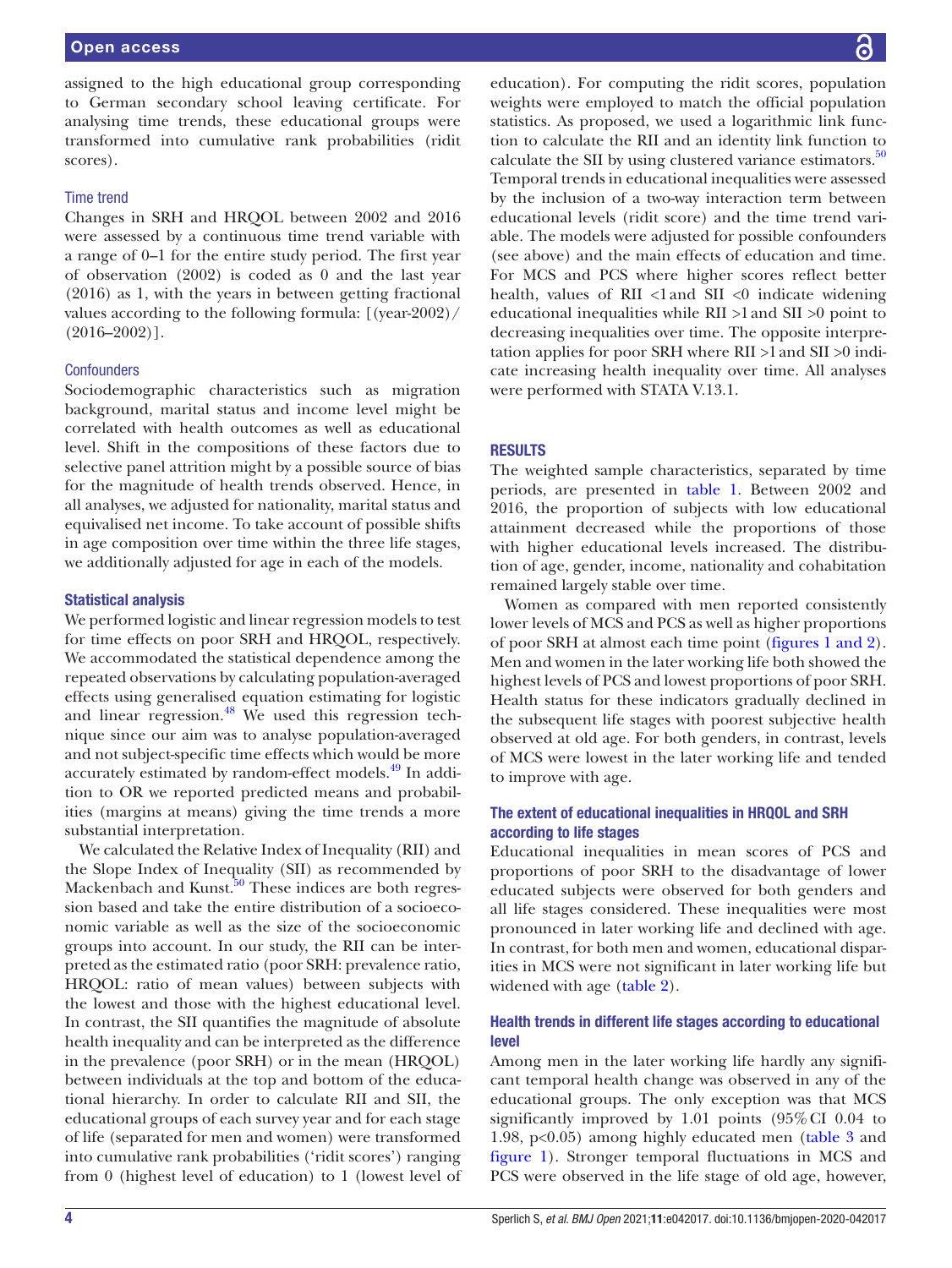

Figure 1 Trends in HRQOL (MCS/PCS) and poor SRH (predicted means and probabilities) by life stages among men. HRQOL, health-related quality of life; MCS, mental component summary; PCS, physical component summary; SRH, self-rated health.

no systematic linear health trend was found in any of the educational groups. By contrast, health in the life stage of young seniors improved more strongly in low educated as compared with highly educated men. This was observed for all of the three health indicators considered. For example, among low educated men MCS and PCS increased by 1.82 points  $(95\% \text{ CI } 0.80 \text{ to } 2.85, \text{ p} < 0.001)$ and 1.56 points  $(95\% \text{ CI } 0.56 \text{ to } 2.56, \text{ p} < 0.01)$ , respectively, while no significant improvements for MCS and PCS were found among highly educated men (table 3). Similar, in men with low educational level, odds of poor SRH reduced by 31% (OR 0.69, 95% CI 0.57 to 0.83, p<0.001) while declined only by 26% (OR 0.74, 95% CI  $0.53$  to 1.08,  $p<0.10$  in their high educated counterparts.

ခြ

Among women, a similar pattern was found, indicating that subjective health in young seniors increased more pronounced in those with low as compared with higher educational attainment (table 3). In later working life, by contrast, PCS and SRH deteriorated among low educated women while remained largely stable for the higher educated ones. At this life stage, PCS declined by 1.65 points (95% CI −2.65 to −0.66, p<0.001) in low educated women while slightly improved by 0.36 points (95% CI −0.78 to 1.49, p>0.10) in women with high education. In addition, odds of poor SRH increased by 33% (OR 1.33;  $95\%$  CI 1.12 to 1.59, p<0.05) in low educated women while marginally decreased by 3% (OR 0.97; 95% CI 0.75 to 1.27, p>0.10) for the high educated ones. Similarly

to the results of their male counterparts, no systematic linear health trend was found among old age women in any of the educational groups.

# Life stage-specific trends in relative (RII) and absolute (SII) educational inequalities

In terms of relative (RII) and absolute (SII) educational inequalities, no significant temporal change in HRQOL and SRH was found among men in later working life as well as in old age (table 4). In contrast, educational inequalities decreased over time among male young seniors. As indicated by the significant interaction terms  $(MCS<sub>RH</sub>=1.05, 95\% CI 1.01$  to 1.10, p<0.05/PCS<sub>RII</sub>=1.05, 95% CI 1.00 to 1.11, p<0.10), HRQOL improved more strongly in the lowest as compared with the highest educational group. Expressed in absolute terms (SII), educational inequalities between low and highly educated men were reduced by 2.76 points  $(95\% \text{ CI } 0.41 \text{ to } 5.11, \text{ p} < 0.05)$ for MCS and 2.12 points  $(95\% \text{ CI} - 0.27 \text{ to } 4.51, \text{ p} < 0.10)$ for PCS. The same pattern was found for poor SRH where the opposite interpretation applies (RII <1 and SII<0 indicating reduction of health inequality), reaching statistical significance for SII only.

Educational inequalities among 'young seniors' also decreased in women. However, this was restricted to MCS where absolute differences between the highest and lowest educational group were reduced over time by 2.82 points (95% CI 0.16 to 5.50, p<0.05). The contrary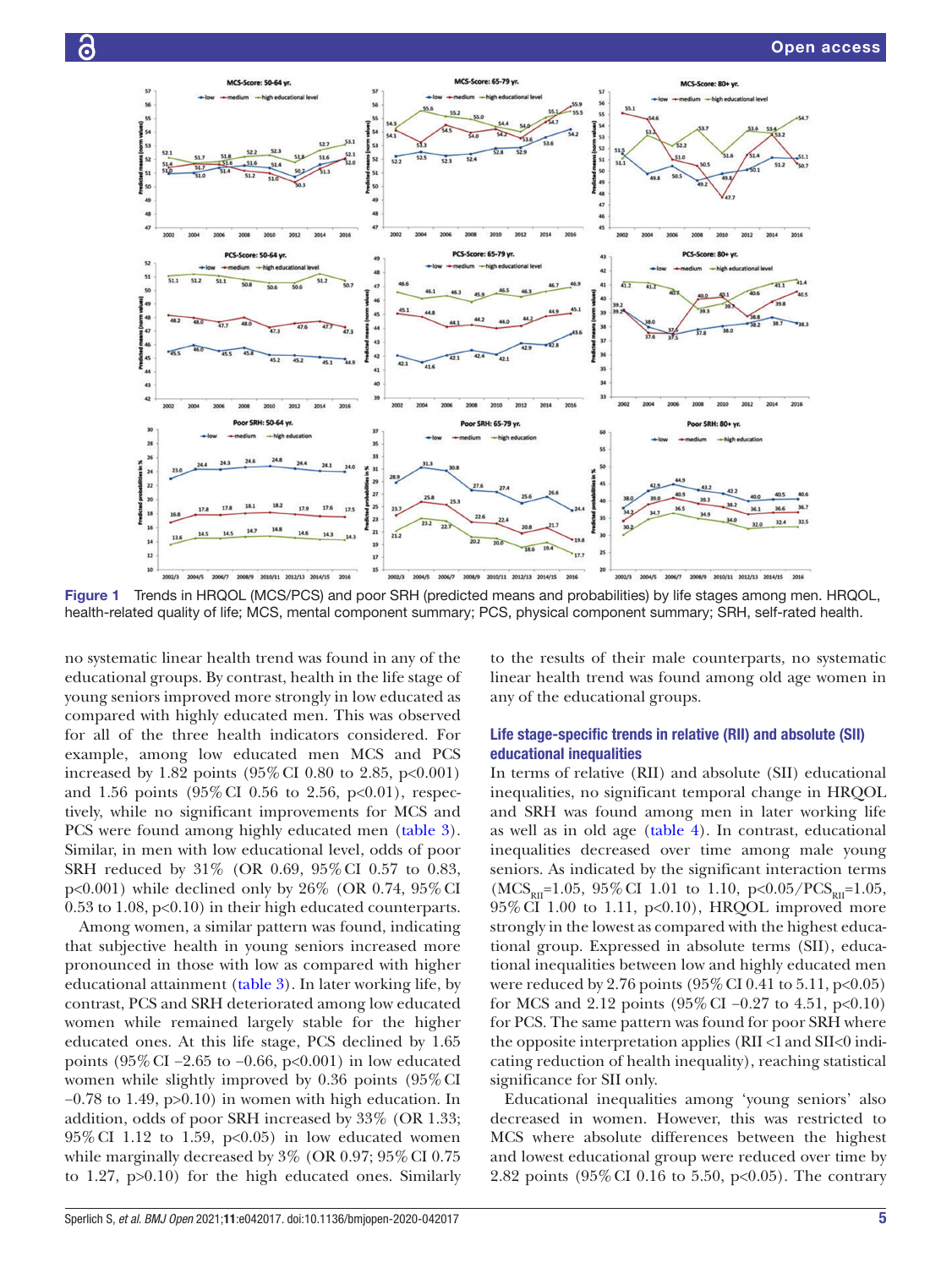

Figure 2 Trends in HRQOL (MCS/PCS) and poor SRH (predicted means and probabilities) by life stages among women. HRQOL, health-related quality of life; MCS, mental component summary; PCS, physical component summary; SRH, self-rated health.

pattern was found in the life stage of 'later working life' where educational inequality in women increased in relative and absolute terms for PCS and poor SRH. Similar to men, no significant change in educational inequalities was observed for the life stage of 'old age'.

#### **DISCUSSION**

The aim of this study was to analyse trends in educational inequalities in HRQOL and poor SRH between 2002 and 2016 in the life stages of 'later working life' (50–64 years), 'young seniors' (65–79 years) and 'old age' (80+ years). First, we found that educational inequalities in poor SRH and in the physical component of HRQOL decreased with subsequent life stages while the opposite applied to the mental component of HRQOL. Our findings suggest that the way in which health inequality evolves across the life stages depend on the health indicator considered. This corresponds to previous studies who found different patterns of health inequalities across ages for different health indicators. $25 \times 51 \times 52$  Our main finding was that the temporal development of health inequality differed according to the stage of life. While among young seniors health inequalities declined for both genders, a significant increase was found among women in later working life.

# The extent of educational inequalities in HRQOL and SRH according to different life stages

In the life stage of 'later working life' no educational inequalities were found for MCS in both genders. This is in line with the finding by Moor  $et\ a^{\beta}$  who likewise found no social gradient in MCS among subjects aged 30–49 years. They supposed that this may due to the specific life phase in which career building coincide with family demands, affecting subjects of all educational levels and thus equalising educational differences in HRQOL with respect to mental health. Our findings indicate that educational inequalities in MCS to the disadvantage of lower educated subjects first emerged at retirement age, supporting the assumption that during working life, the mental health component of HRQOL is strongly influenced by work- related demands and time constraints acting independently of educational attainment. Furthermore, our results suggest that high educated women may benefit more from retirement age which supports the cumulative advantage/disadvantage hypothesis claiming that the positive effect of SES on health increases over the life course. In contrast, we found educational inequalities in the physical health component of HRQOL as well as in poor SRH to be strongest in the later working life and declining with age. This finding supports the ageas- leveller hypothesis positing that health inequality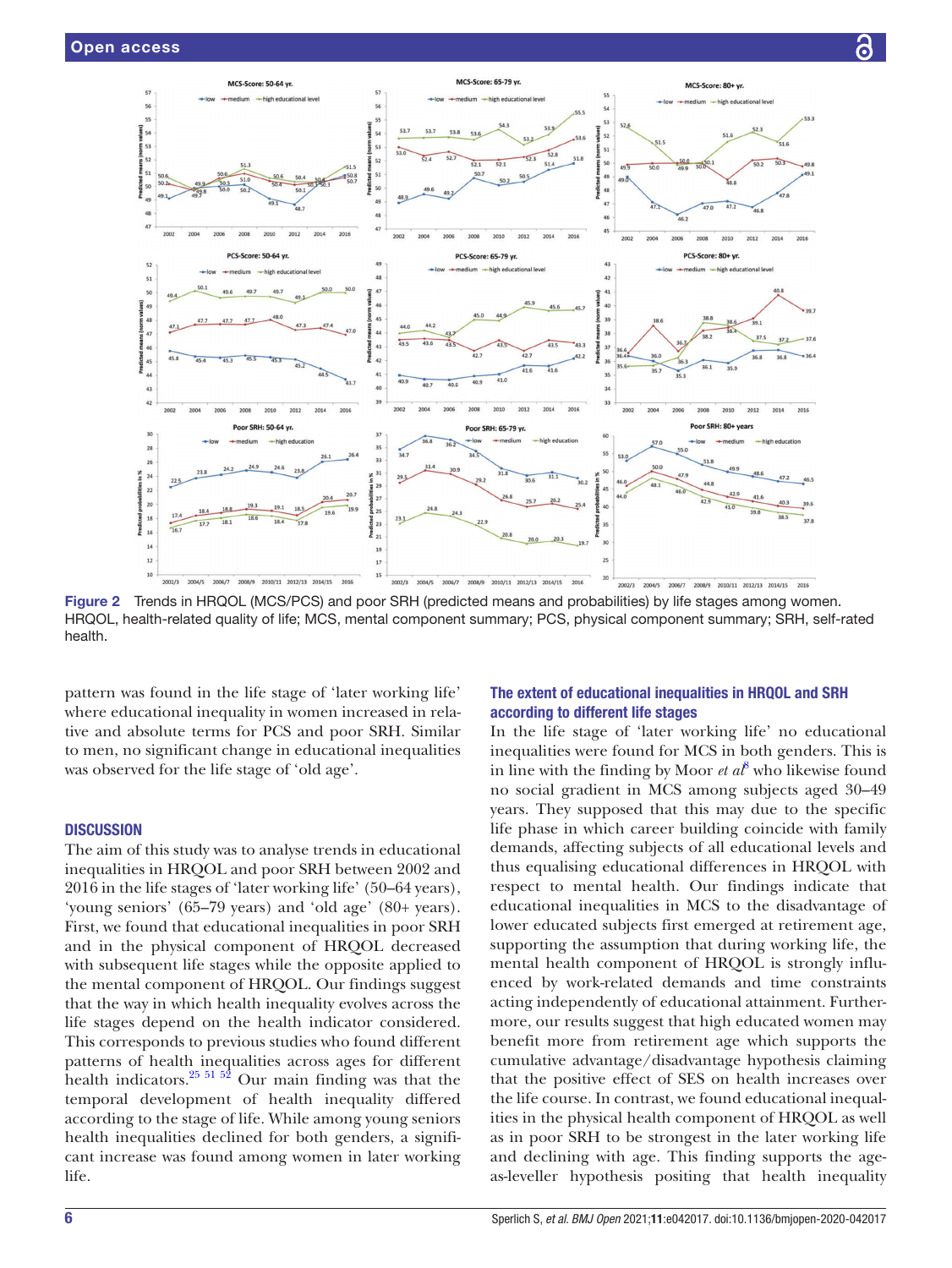Table 2 Educational inequalities in HRQOL (MCS/PCS) and poor SRH in men and women, stratified by life stage, GSOEP 2002–2016

|                                               |                  | <b>MCS</b> |              | <b>PCS</b>         |              | Poor SRH           |              |       |              |
|-----------------------------------------------|------------------|------------|--------------|--------------------|--------------|--------------------|--------------|-------|--------------|
| Life stage                                    | <b>Education</b> | n          | Coef.        | 95% CI             | Coef.        | 95% CI             | <b>OR</b>    | n     | 95% CI       |
| <b>Men</b>                                    |                  |            |              |                    |              |                    |              |       |              |
| All ages                                      | Low              | 13902      | $-0.85***$   | $-1.31$ to $-0.40$ | $-4.07***$   | $-4.53$ to $-361$  | $1.66***$    | 30102 | 1.50 to 1.84 |
|                                               | Medium           | 6857       | $-0.48*$     | $-0.98$ to $0.02$  | $-2.40***$   | $-2.88$ to $-1.92$ | $1.21**$     | 14604 | 1.08 to 1.37 |
|                                               | High             | 8578       | $\mathbf{1}$ |                    | $\mathbf{1}$ |                    | $\mathbf{1}$ | 17640 |              |
| Later working life<br>$(50-64 \text{ years})$ | Low              | 6050       | $-0.40$      | $-0.99$ to 0.19    | $-4.59***$   | $-5.17$ to $-4.00$ | $1.90***$    | 13042 | 1.65 to 2.17 |
|                                               | Medium           | 4501       | $-0.42$      | $-1.01$ to 0.18    | $-2.70***$   | $-3.26$ to $-2.15$ | $1.28**$     | 9590  | 1.11 to 1.48 |
|                                               | High             | 5008       | $\mathbf{1}$ |                    | $\mathbf{1}$ |                    | $\mathbf{1}$ | 10411 |              |
| Young seniors<br>$(65-79$ years)              | Low              | 6727       | $-1.23***$   | $-1.89$ to $-0.57$ | $-3.49***$   | $-4.19$ to $-2.79$ | $1.51***$    | 14484 | 1.30 to 1.75 |
|                                               | Medium           | 2031       | $-0.25$      | $-1.05$ to 0.55    | $-1.89***$   | $-2.76$ to $-1.03$ | 1.15         | 4278  | 0.96 to 1.39 |
|                                               | High             | 3140       | $\mathbf{1}$ |                    | 1            |                    | 1            | 6244  |              |
| Old age $(80 + yr)$                           | Low              | 1125       | $-2.25*$     | $-4.14$ to $-0.36$ | $-2.29**$    | $-4.01$ to $-0.57$ | $1.42*$      | 2576  | 1.05 to 1.11 |
|                                               | Medium           | 325        | $-1.42$      | $-3.40$ to 0.55    | $-1.31$      | $-3.42$ to 0.79    | 1.20         | 736   | 0.83 to 1.74 |
|                                               | High             | 430        | $\mathbf{1}$ |                    | $\mathbf{1}$ |                    | $\mathbf{1}$ | 985   |              |
| Women                                         |                  |            |              |                    |              |                    |              |       |              |
| All ages                                      | Low              | 16251      | $-1.10***$   | $-1.64$ to $-0.57$ | $-3.31***$   | $-3.84$ to $-2.77$ | $1.56***$    | 35521 | 1.40 to 1.75 |
|                                               | Medium           | 9544       | $-0.21$      | $-0.74$ to 0.33    | $-1.76***$   | $-2.29$ to $-1.22$ | $1.19**$     | 20149 | 1.06 to 1.34 |
|                                               | High             | 5970       | $\mathbf{1}$ |                    | $\mathbf{1}$ |                    | $\mathbf{1}$ | 12599 |              |
| Later working life<br>$(50 - 64$ year)        | Low              | 6347       | $-0.50$      | $-1.16$ to 0.17    | $-3.67***$   | $-4.32$ to $-3.02$ | $1.54***$    | 13665 | 1.34 to 1.76 |
|                                               | Medium           | 6494       | 0.50         | $-0.57$ to 0.67    | $-1.91***$   | $-2.52$ to $-1.32$ | 1.10         | 13609 | 0.96 to 1.26 |
|                                               | High             | 4103       | $\mathbf{1}$ |                    | $\mathbf{1}$ |                    | 1            | 8561  |              |
| Young seniors<br>$(65-79 \text{ years})$      | Low              | 7880       | $-2.64***$   | $-3.47$ to $-1.80$ | $-3.16***$   | $-4.08$ to $-2.24$ | $1.77***$    | 17176 | 1.48 to 2.12 |
|                                               | Medium           | 2590       | $-1.04*$     | $-1.97$ to $-0.12$ | $-1.81**$    | $-2.83$ to $-0.78$ | $1.39**$     | 5519  | 1.14 to 1.70 |
|                                               | High             | 1615       | $\mathbf{1}$ |                    | $\mathbf{1}$ |                    | $\mathbf{1}$ | 3422  |              |
| Old age (80+ years)                           | Low              | 2024       | $-3.87***$   | $-5.99$ to $-1.74$ | $-1.02$      | $-3.00$ to $0.96$  | $1.43*$      | 4680  | 1.04 to 1.08 |
|                                               | Medium           | 460        | $-1.65$      | $-4.08$ to $-0.77$ | 1.54         | $-0.74$ to 3.82    | 1.08         | 1021  | 0.76 to 6.21 |
|                                               | High             | 252        | $\mathbf{1}$ |                    | 1            |                    | 1            | 616   |              |

Adjusted for age, nationality, living with partner and equivalised net income.

Significant values are written in bold.

\*P<0.05, \*\*p<0.01, \*\*\*p<0.001.

Coef., coefficient; GSOEP, German Socio- Economic Panel; HRQOL, health- related quality of life; MCS, mental component summary; PCS, physical component summary; SRH, self-rated health.

decreases at older ages. One possible explanation for declining educational inequalities over the life stages in physical health could be that biological frailty in older age may contribute to an intensified health decline of individuals with high SES leading to a reduction of health inequalities. In addition, retirement might bring an end to inequalities in the work context with respect to work- related physical strain. Finally, with age increasing mortality selection in the general population as well as selective panel attrition may have contributed to the selection of more healthy individuals with the consequence that the association between education and health appeared to be weaker at older ages.

#### Life stage-specific trends in educational health inequalities

Previous research on trends in health inequalities has mainly focused on the entire adult population and has not adequately taking into consideration that health trends may vary across different stages of life. In line with this research, we found educational inequalities in health to be largely stable over time when considering individuals of all ages. However, the differentiated analysis according to life stages revealed distinctive patterns of health inequality trends. The study conducted by Granström *et a* $\ell^{53}$  is one of the few that adopted a life stagespecific view on health inequality trends. Their findings indicate that the increase in health inequality among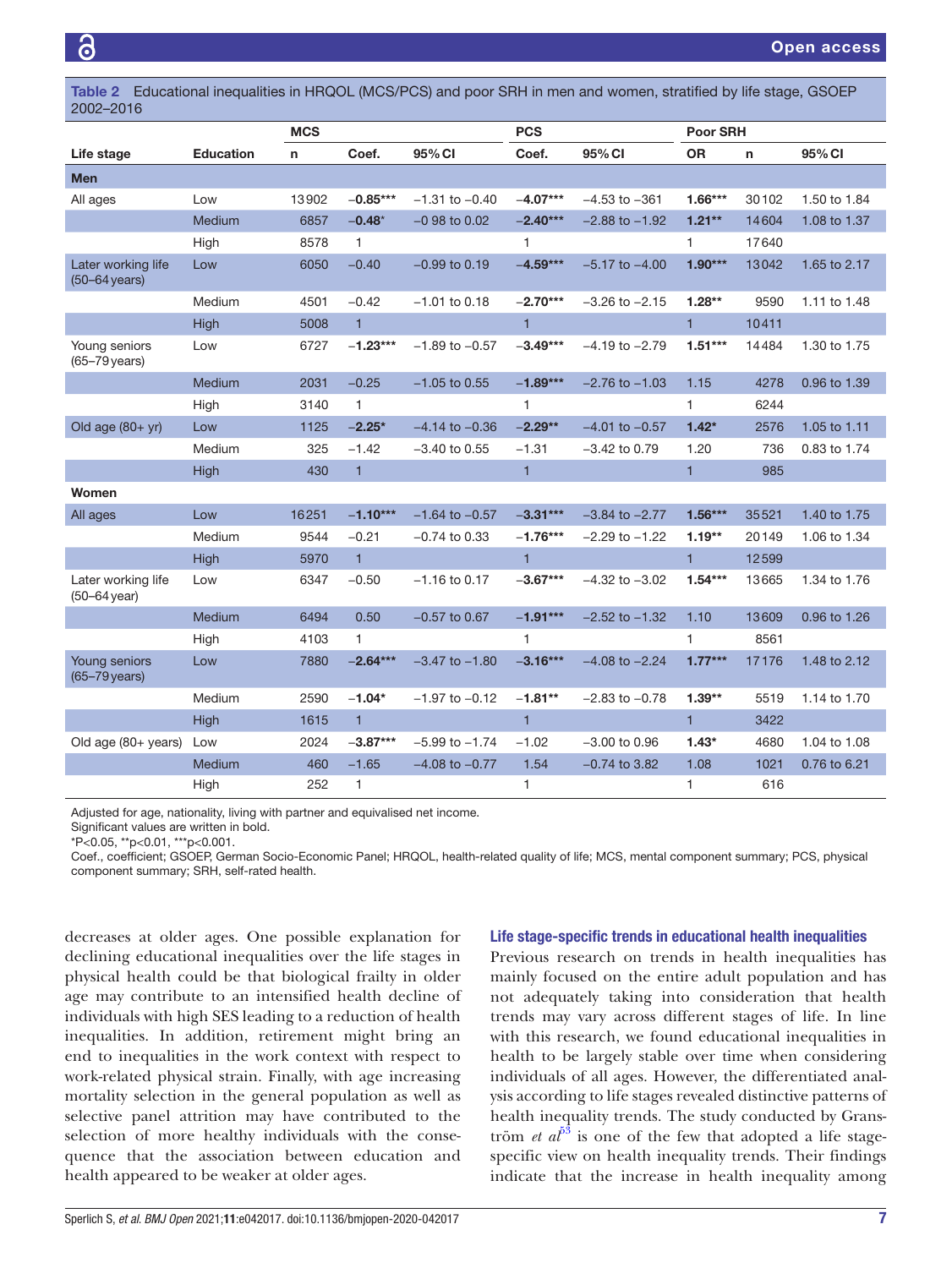Table 3 Time trends in HRQOL (MCS/PCS) and poor SRH in men and women, stratified by life stage and level of education, GSOEP 2002–2016

|                                  | <b>MCS</b> |           |                 | <b>PCS</b> |                   | <b>Poor SRH</b> |           |              |  |
|----------------------------------|------------|-----------|-----------------|------------|-------------------|-----------------|-----------|--------------|--|
| <b>Time trend</b>                | n          | Coeff.    | 95% CI          | Coeff.     | 95% CI            | n               | <b>OR</b> | 95% CI       |  |
| <b>Men</b>                       |            |           |                 |            |                   |                 |           |              |  |
| Later working life (50-64 years) |            |           |                 |            |                   |                 |           |              |  |
| <b>Education low</b>             | 6050       | 0.79      | $-0.16$ to 1.74 | $-0.68$    | $-1.63$ to 0.27   | 13042           | 1.06      | 0.89 to 1.26 |  |
| Medium                           | 4501       | 0.21      | $-0.90$ to 1.33 | $-0.75$    | $-1.79$ to 0.30   | 9590            | 1.12      | 0.89 to 1.44 |  |
| <b>High</b>                      | 5008       | $1.01*$   | 0.04 to 1.98    | $-0.32$    | $-1.20$ to 0.56   | 10411           | 1.00      | 0.77 to 1.30 |  |
| Young seniors (65-79 years)      |            |           |                 |            |                   |                 |           |              |  |
| <b>Education low</b>             | 6727       | $1.82***$ | 0.80 to 2.85    | $1.56**$   | 0.56 to 2.56      | 14484           | $0.69***$ | 0.57 to 0.83 |  |
| Medium                           | 2031       | $1.85*$   | 0.19 to 3.50    | 0.33       | $-1.33$ to 2.00   | 4278            | 1.16      | 0.77 to 1.62 |  |
| High                             | 3140       | 0.47      | $-0.89$ to 1.83 | 0.53       | $-0.87$ to 1.93   | 6244            | $0.74*$   | 0.53 to 1.08 |  |
| Old age (80+ years)              |            |           |                 |            |                   |                 |           |              |  |
| <b>Education low</b>             | 1125       | 0.63      | $-2.31$ to 3.57 | 0.05       | $-2.42$ to 2.53   | 2576            | 0.91      | 0.61 to 1.35 |  |
| <b>Medium</b>                    | 325        | $-2.63$   | $-7.05$ to 1.80 | 2.07       | $-2.97$ to $7.10$ | 736             | 1.22      | 0.56 to 2.65 |  |
| <b>High</b>                      | 430        | 2.59      | $-1.57$ to 6.75 | 0.89       | $-2.79$ to 4.57   | 985             | 0.56      | 0.26 to 1.21 |  |
| Women                            |            |           |                 |            |                   |                 |           |              |  |
| Later working life (50-64 years) |            |           |                 |            |                   |                 |           |              |  |
| <b>Education low</b>             | 6347       | 0.90      | $-0.10$ to 1.89 | $-1.65**$  | $-2.65$ to 0.66   | 13665           | $1.33*$   | 1.12 to 1.59 |  |
| Medium                           | 6494       | 0.36      | $-0.60$ to 1.32 | $-0.34$    | $-1.25$ to 0.57   | 13609           | 1.04      | 0.84 to 1.28 |  |
| High                             | 4103       | 0.78      | $-0.39$ to 1.95 | 0.36       | $-0.78$ to 1.49   | 8561            | 0.97      | 0.75 to 1.27 |  |
| Young seniors (65-79 years)      |            |           |                 |            |                   |                 |           |              |  |
| <b>Education low</b>             | 7880       | $2.75***$ | 1.74 to 3.76    | $1.30**$   | 0.39 to 2.21      | 17176           | $0.73***$ | 0.62 to 0.89 |  |
| Medium                           | 2590       | 0.78      | $-0.78$ to 2.34 | $-0.13$    | $-1.83$ to 1.57   | 5519            | 0.83      | 0.61 to 1.13 |  |
| High                             | 1615       | 1.44      | $-0.58$ to 3.45 | $1.97*$    | $-0.01$ to 3.94   | 3422            | $0.67*$   | 0.43 to 1.03 |  |
| Old age (80+ years)              |            |           |                 |            |                   |                 |           |              |  |
| <b>Education low</b>             | 2024       | 0.77      | $-1.33$ to 2.87 | 0.61       | $-1.01$ to 2.22   | 4680            | 0.70      | 0.53 to 0.94 |  |
| Medium                           | 460        | 0.04      | $-4.62$ to 4.71 | $3.35*$    | $-0.04$ to 6.74   | 1021            | 0.75      | 0.41 to 1.36 |  |
| High                             | 252        | 1.57      | $-2.80$ to 5.95 | 1.59       | $-3.97$ to $7.15$ | 616             | 0.88      | 0.41 to 1.90 |  |

Adjusted for age, nationality, living with partner and equivalised net income.

Significant values are written in bold.

\*P<0.05, \*\*p<0.01, \*\*\*p<0.001.

GSOEP, German Socio-Economic Panel; HRQOL, health-related quality of life; MCS, mental component summary; PCS, physical component summary; SRH, self-rated health.

women was mainly due to growing inequalities in early adulthood between 25 and 34 years of age. The findings of our study on subjects ageing 50 years and older revealed a reduction of educational health inequality in the life stage of young seniors, holding for both genders. In contrast, health inequalities in later working life widened among women and remained largely stable for both genders at old age. These findings support the assumption that the consequences of medical and social change may have different implications according to people's phase in life. For example, the decline in health inequality among young seniors as found in our study might be attributed to medical progress in the prevention and treatment of diseases that appears to be particularly relevant at this life stage where chronic conditions

gained in importance. While medical advances bring benefit to all educational groups, lower educated persons may benefit more as they are more vulnerable to chronic conditions what might partly explain the reduction of health inequality at this age. In the same way, the increase in work-related stress in recent years in Germany<sup>33</sup> does not apply to retired persons, which might partly explain the greater health improvement among young seniors as found in a previous study. $34$  The same reasoning may apply to the reduction of the educational health gap among young seniors found in this study. Seen from that perspective, educational differences in subjective health may decrease at this age as retirement bring an end to the unequal work-related burden caused by socially stratified working conditions that might have become even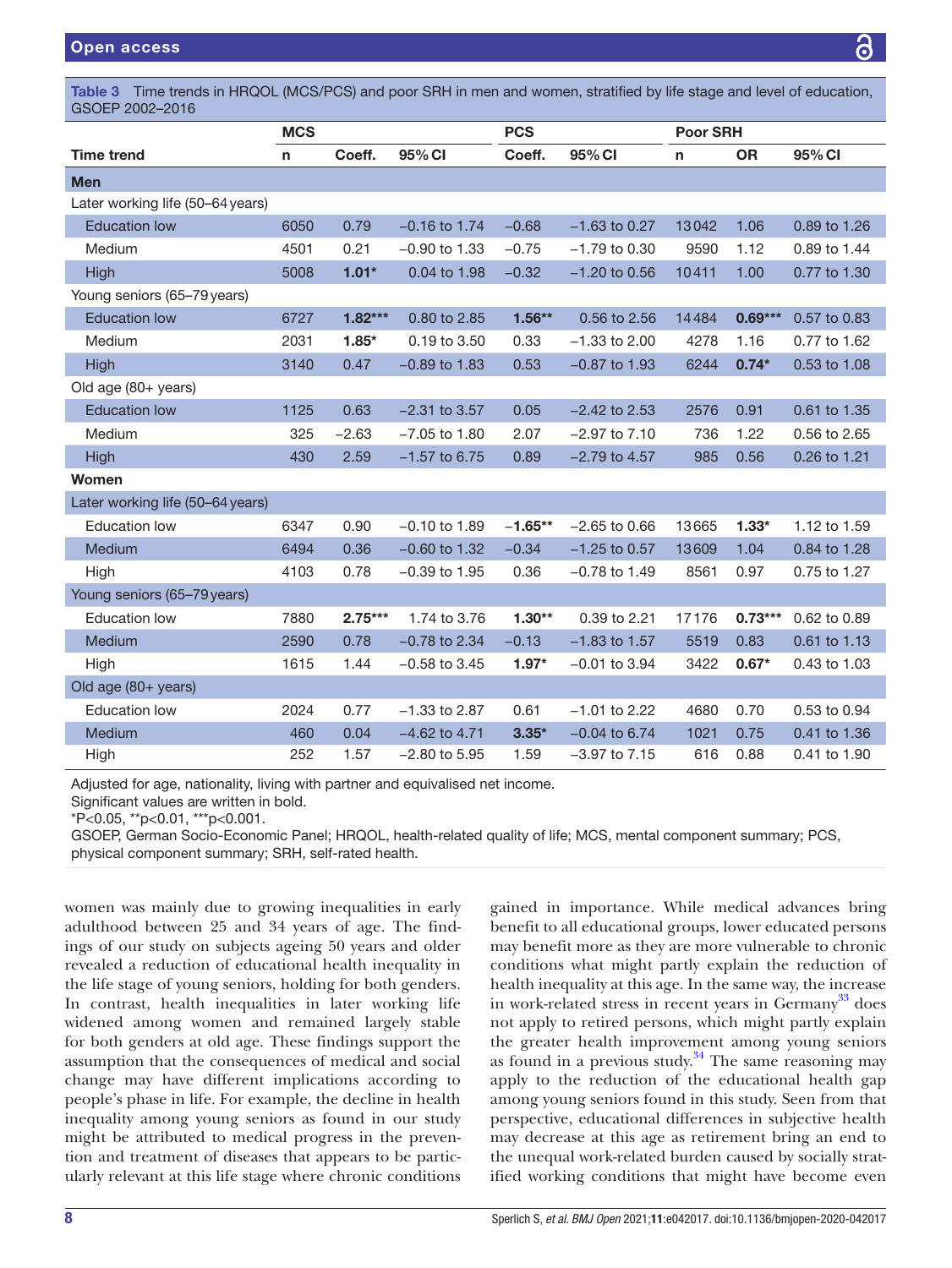Table 4 Trends in relative (RII) and absolute (SII) educational inequalities in HRQOL (MCS/PCS) and poor SRH, stratified by gender and life stage, GSEOP 2002–2016

|                                  |            | N     | <b>RII</b> | 95% CI       | <b>SII</b> | 95% CI             |
|----------------------------------|------------|-------|------------|--------------|------------|--------------------|
| <b>Men</b>                       |            |       |            |              |            |                    |
| All ages                         | <b>MCS</b> | 35208 | 1.01       | 0.98 to 1.04 | 0.52       | $-0.84$ to 1.87    |
|                                  | <b>PCS</b> | 35208 | 1.02       | 0.99 to 1.05 | 0.91       | $-0.38$ to 2.20    |
|                                  | Poor SRH   | 69095 | 0.88       | 0.69 to 1.12 | $-0.03$    | $-0.08$ to $0.03$  |
| Later working life (50-64 years) | <b>MCS</b> | 18947 | 1.00       | 0.96 to 1.03 | $-0.20$    | $-2.04$ to 1.64    |
|                                  | <b>PCS</b> | 18947 | 0.99       | 0.95 to 1.03 | $-0.56$    | $-2.39$ to 1.23    |
|                                  | Poor SRH   | 37316 | 1.16       | 0.80 to 1.67 | 0.03       | $-0.04$ to 0.10    |
| Young seniors (65-79 years)      | <b>MCS</b> | 13840 | $1.05*$    | 1.01 to 1.10 | $2.76*$    | 0.41 to 5.11       |
|                                  | <b>PCS</b> | 13840 | $1.05*$    | 1.00 to 1.11 | $2.12*$    | $-0.27$ to 4.51    |
|                                  | Poor SRH   | 27028 | 0.73       | 0.48 to 1.13 | $-0.10*$   | $-0.19$ to 0.01    |
| Old age (80+ years)              | <b>MCS</b> | 2421  | 1.03       | 0.91 to 1.17 | 1.44       | $-5.20$ to $5.09$  |
|                                  | <b>PCS</b> | 2421  | 0.89       | 0.77 to 1.04 | $-4.71$    | $-10.58$ to 1.16   |
|                                  | Poor SRH   | 4751  | 1.08       | 0.52 to 2.26 | 0.06       | $-0.23$ to $0.34$  |
| Women                            |            |       |            |              |            |                    |
| All ages                         | <b>MCS</b> | 38229 | $1.03*$    | 1.00 to 1.06 | $1.41*$    | $-0.03$ to 2.86    |
|                                  | <b>PCS</b> | 38229 | 0.98       | 0.95 to 1.01 | $-0.59$    | $-1.95$ to 0.76    |
|                                  | Poor SRH   | 75142 | 0.99       | 0.80 to 1.23 | 0.01       | $-0.04$ to 0.06    |
| Later working life (50-64 years) | <b>MCS</b> | 20412 | 1.00       | 0.97 to 1.04 | 0.27       | $-1.61$ to 2.15    |
|                                  | <b>PCS</b> | 20412 | $0.94**$   | 0.90 to 0.98 | $-2.98**$  | $-4.86$ to $-1.11$ |
|                                  | Poor SRH   | 40074 | 1.29       | 0.94 to 1.78 | $0.07*$    | 0.00 to 0.14       |
| Young seniors (65-79 years)      | <b>MCS</b> | 14371 | $1.06*$    | 1.01 to 1.12 | $2.82*$    | 0.16 to 5.50       |
|                                  | <b>PCS</b> | 14371 | 1.02       | 0.96 to 1.09 | 0.85       | $-1.82$ to 3.52    |
|                                  | Poor SRH   | 28179 | 1.10       | 0.74 to 1.63 | $-0.04$    | $-0.14$ to 0.07    |
| Old age (80+ years)              | <b>MCS</b> | 3446  | 1.03       | 0.91 to 1.17 | 1.19       | $-5.25$ to $7.63$  |
|                                  | <b>PCS</b> | 3446  | 0.97       | 0.84 to 1.13 | $-0.96$    | $-6.63$ to 4.72    |
|                                  | Poor SRH   | 6889  | 1.02       | 0.57 to 1.22 | $-0.02$    | $-0.28$ to 0.23    |

Adjusted for age, nationality, living with partner and equivalised net income.

Displayed are the interaction effects between educational level and the time trend variable.

Significant values are written in bold.

\*P<0.05, \*\*p<0.01.

GSOEP, German Socio- Economic Panel; MCS, mental component summary; PCS, physical component summary; RII, Relative Index of Inequality; SII, Slope Index of inequality; SRH, self-rated health.

harder for low educated individuals. In contrast, changes in employment rates over the last decades might have contributed to the increasing health inequalities among women in later working life. In a previous study, we found an overall increase in women's perceived rates of good SRH at this age that was more pronounced as compared with men.<sup>34</sup> Following the idea by guilar-Palacio *et al*,<sup>54</sup> it was postulated that the increasing presence of women in the labour force might have contributed to the reduction of the gender gap in SRH. The finding of this study suggests that not all women benefited equally from the increase in employment rates. It might be possible that higher educated women have benefited more as their working activities provide higher levels of autonomy and rewards which proved to be significant health-promoting resources. 55 56 Conversely, employment may pose higher burdens to low educated women that would explain the rise in health inequalities found among women of later working life. In addition to these explanations, different trends in health-related behaviours might have contributed to the life stage- specific trends in health inequality. For example, recent findings suggest that probability of obesity increased particularly for younger cohorts while the rise was less pronounced among older ones.<sup>57</sup> <sup>58</sup> Future studies are needed to examine whether educational inequality in obesity has also increased in this life stage. Finally, it is worth noting that while the educational expansion over the past decades has affected all ages, the implications might have been very different depending on the life stage. While today low educated individuals in Germany represent a minority among younger cohorts, they are still forming the majority of older cohorts.<sup>59</sup>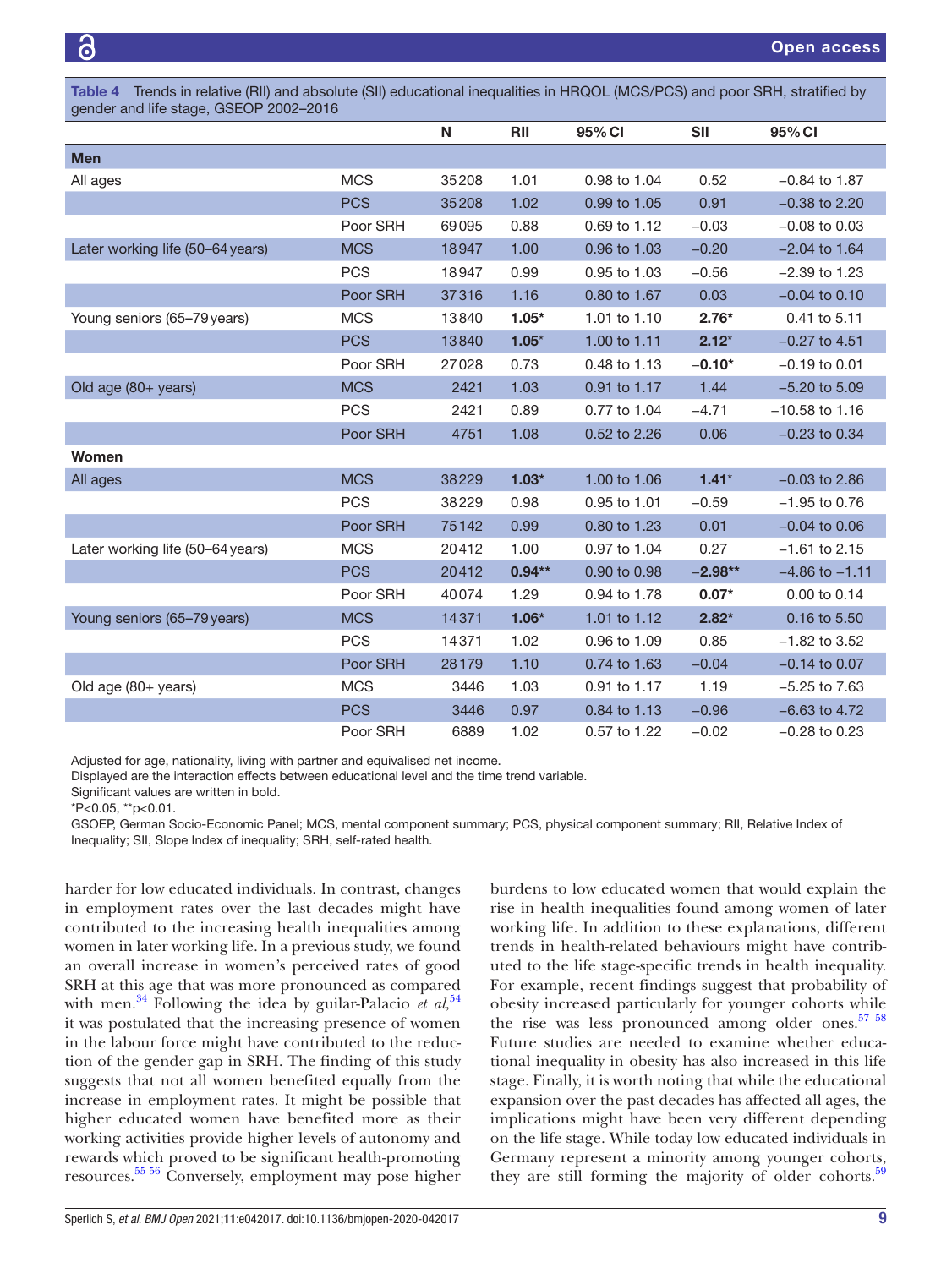Hence, low educated individuals in younger ages may increasingly form a vulnerable subgroup with a high health risk which is not the case for the elderly. These varying implications of the educational expansion for different cohorts need to be considered when exploring life stage- specific trends in health inequality.

#### Strength and limitations

The strength of this study is the large sample size representing the German population allowing for stratification according to gender and different stages of life. We used different indicators of subjective health giving the findings a more substantial interpretation. In addition, we used established instruments to ensure high construct validity for measuring subjective health. We enhanced the validity of trend analysis by using measures of both absolute and relative health inequalities. We performed further time trend analyses not adjusting for potential confounders and found the time trends determined to be very robust.

However, this study has also limitations worth noting. Even though sampling weights were used, the existence of sampling bias cannot be completely ruled out since a full match of the official population statistics is not absolutely guaranteed. Selection bias could be due to the exclusion of the institutionalised population as well as persons who could not take part in the survey for health reasons. Furthermore, there is a possible existence of a reporting bias since the outcome and the independent variables are self-reported.

As Moor *et al*<sup>8</sup> pointed out, the effect size in the extent of health inequalities depends on the cut-off point chosen for the categorisation of poor health. They conducted a sensitivity analysis, in which 'satisfactory' was part of the reference category 'good health' as it was in this study. Compared with the alternative in which 'satisfactory' was part of the category 'rather poor health', they found the relative risk in low educated people to assess their health as poor to be higher while the absolute difference revealed to be smaller. This finding suggests that the results obtained depend on the way of classification poor health, indicating that the generalisability of our study results may be limited.

In addition, our key finding of life stage- specific trends in educational health inequality cannot be clearly attributed to either cohort or period effects. While sociological literature considers a cohort effect as the sum of all unique exposures experienced by the cohort from birth, a period effect result from external factors that equally affect all age groups at a particular calendar time. $\frac{60}{n}$  In our study, we found subjective health steadily improving particularly among lower educated young seniors not fitting in with the idea of an exclusive cohort or period effect. Instead, our results speak in favour of a gradual transition that might be better described with the continuing progress of social and economic change that may have different implications depending on the stage of people's lives.

Lastly, conclusions about the further development of health inequality in different life stages cannot be derived from our findings. In particular, it is not foreseeable whether the positive trend of narrowed health inequality among young seniors, if confirmed in further studies will continue in the future.

#### **CONCLUSIONS**

We found distinctive patterns of health inequality trends in HRQOL and SRH for different life stages and according to gender. While educational disparities declined among young seniors in both genders, they widened in later working life exclusively among women. The results emphasise the need for a life stage approach when analysing health inequality trends in order to capture varying effects of social change on different life stages. In addition, our findings suggest that social change may have different implications for men and women, indicating that gender is another core inequality dimension that may interact with life stage and social status. Moving from the description to the explanation of health trends would be an important next step to develop targeted political interventions aiming at tackling inequality in health. For this purpose, it would beneficial to adopt an intersectional framework that includes age, gender and social status as interconnected and time-varying dimensions of health inequalities.

Contributors SS has made substantial contributions to the concept and design and conducted the statistical analyses. BS, FT, JT, MKK and SG participated in the design of the study and helped to draft the manuscript. They have also been involved in revising the manuscript critically for important intellectual content. All authors read and approved the final manuscript.

Funding This paper was supported by the DFG (German Research Foundation), grant number GE 1167/15-1.

Competing interests None declared.

Patient consent for publication Not required.

Provenance and peer review Not commissioned; externally peer reviewed.

Data availability statement The raw data were drawn from the German Socio- Economic Panel Study carried out at DIW (Deutsches Institut für Wirtschaftsforschung) (GSOEP 21 V.31). The datasets used are available from the corresponding author on reasonable request. German data privacy laws necessitate that all users sign a data user contract with the DIW.

Open access This is an open access article distributed in accordance with the Creative Commons Attribution Non Commercial (CC BY- NC 4.0) license, which permits others to distribute, remix, adapt, build upon this work non-commercially, and license their derivative works on different terms, provided the original work is properly cited, appropriate credit is given, any changes made indicated, and the use is non-commercial. See: http://creativecommons.org/licenses/by-nc/4.0/.

#### ORCID iDs

Stefanie Sperlich http://orcid.org/0000-0003-4903-7384 Siegfried Geyer http://orcid.org/0000-0002-2384-8237

#### REFERENCES

- 1 Bombak AE. Self-Rated health and public health: a critical perspective. Front Public Health 2013;1:15
- 2 Parker MG, Thorslund M. Health trends in the elderly population: getting better and getting worse. Gerontologist 2007;47:150-8.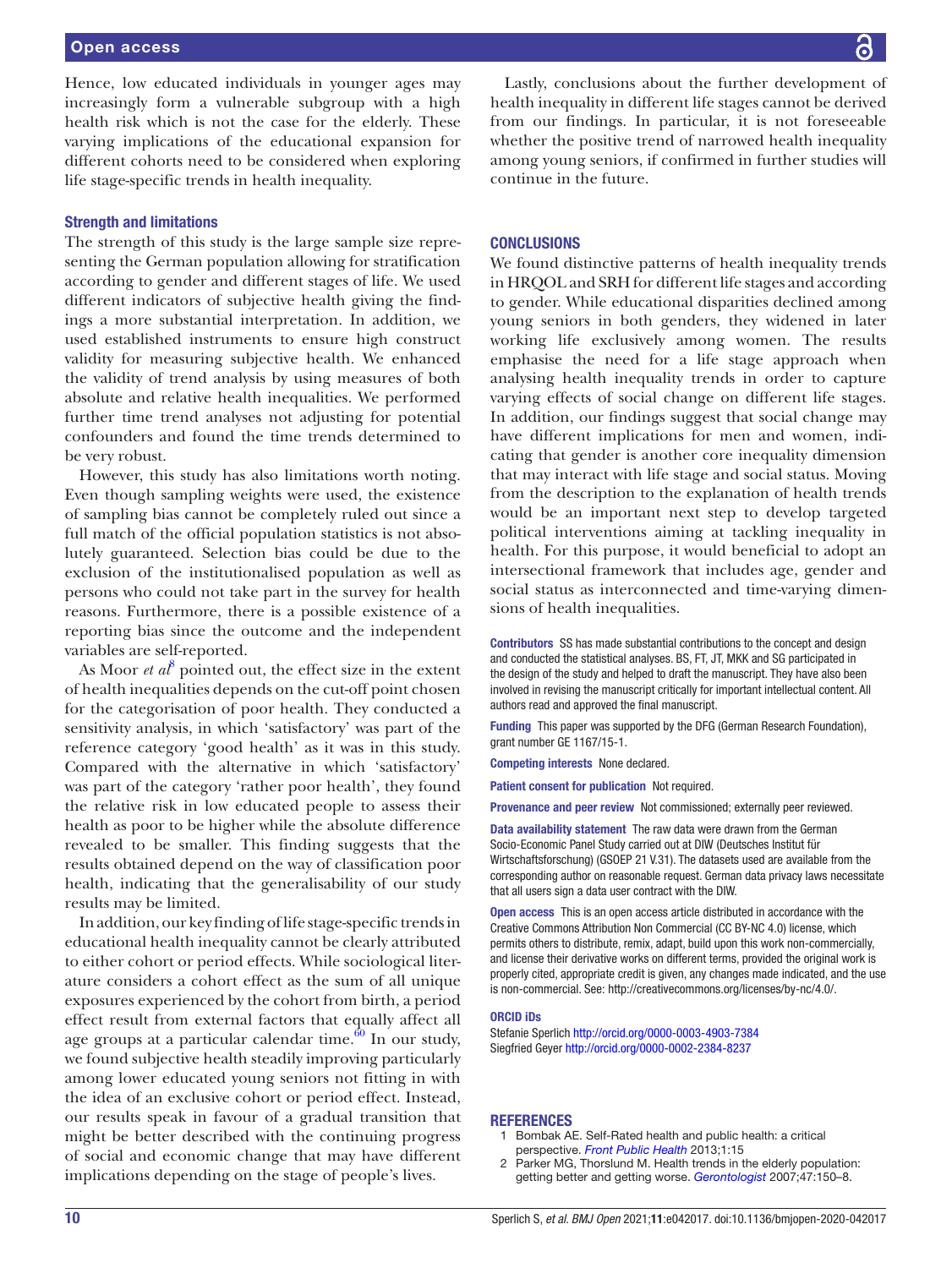# ൳

- 3 Roqué I Figuls M, SalvA, Bolíbar I. [Trends in self- perceived health and chronic disability in the elderly Spanish population: evolution between years 1993 and 2006]. Med Clin 2012;139:284–9.
- 4 Põld M, Pärna K, Ringmets I. Trends in self-rated health and association with socioeconomic position in Estonia: data from cross-sectional studies in 1996-2014. Int J Equity Health 2016;15:200.
- 5 Zack MM, Moriarty DG, Stroup DF, et al. Worsening trends in adult health-related quality of life and self-rated health-United states, 1993-2001. Public Health Rep 2004;119:493-505.
- 6 Galenkamp H, Braam AW, Huisman M, et al. Seventeen- Year time trend in poor self-rated health in older adults: changing contributions of chronic diseases and disability. Eur J Public Health 2013;23:511-7.
- 7 Mairey I, Bjerregaard P, Brønnum- Hansen H. Gender difference in health expectancy trends in Greenland. Scand J Public Health 2014;42:751–8.
- 8 Moor I, Günther S, Knöchelmann A, et al. Educational inequalities in subjective health in Germany from 1994 to 2014: a trend analysis using the German socio-economic panel study (GSOEP). BMJ Open 2018;8:e019755.
- 9 Wachtler B, Hoebel J, Lampert T. Trends in socioeconomic inequalities in self-rated health in Germany: a time-trend analysis of repeated cross- sectional health surveys between 2003 and 2012. BMJ Open 2019;9:e030216.
- 10 Ellert U, Kurth B-M. Gesundheitsbezogene Lebensqualität bei Erwachsenen in Deutschland: Robert Koch- Institut 2013.
- 11 Trachte F, Sperlich S, Geyer S. [Compression or expansion of morbidity? Development of health among the older population]. Z Gerontol Geriatr 2015;48:255–62.
- 12 Marmot M, Bell R. Social inequalities in health: a proper concern of epidemiology. Ann Epidemiol 2016;26:238–40.
- 13 Marmot M. The health gap: the challenge of an unequal world: the argument. Int J Epidemiol 2017;46:1312-8.
- 14 Bopp M, Mackenbach JP. [Death is a respecter of persons : 30 years of research comparing European countries regarding social inequality in mortality]. Z Gerontol Geriatr 2019;52:122-9.
- 15 Mackenbach JP, Stirbu I, Roskam A-JR, et al. Socioeconomic inequalities in health in 22 European countries. N Engl J Med 2008;358:2468–81.
- 16 Lampert T, Schmidtke C, Borgmann L-S. Subjektive Gesundheit bei Erwachsenen in Deutschland. Journal of Health Monitoring 2018;3:64–71.
- 17 Hu Y, van Lenthe FJ, Borsboom GJ, et al. Trends in socioeconomic inequalities in self-assessed health in 17 European countries between 1990 and 2010. J Epidemiol Community Health 2016;70:644–52.
- 18 Lahelma E, Pietiläinen O, Pentala-Nikulainen O, et al. 36-year trends in educational inequalities in self-rated health among Finnish adults. SM Popul Health 2019;9:100504-04.
- 19 Hanibuchi T, Nakaya T, Honjo K. Trends in socioeconomic inequalities in self-rated health, smoking, and physical activity of Japanese adults from 2000 to 2010. SSM Popul Health 2016;2:662–73.
- 20 Gheorghe M, Wubulihasimu P, Peters F, et al. Health inequalities in the Netherlands: trends in quality- adjusted life expectancy (QALE) by educational level. Eur J Public Health 2016;26:794-9.
- 21 Ferraro KF, Shippee TP. Aging and cumulative inequality: how does inequality get under the skin? Gerontologist 2009;49:333-43.
- 22 Pampel FC, Hardy M. Status maintenance and change during old age. Social Forces 1994;73:289–314.
- 23 George LK. The Life Course Perspective. In: Gu D, Dupre ME, eds. Encyclopedia of gerontology and population aging. Cham: Springer International Publishing, 2019: 1–9.
- 24 Willson AE, Shuey KM, Elder, Jr. GH. Cumulative advantage processes as mechanisms of inequality in life course health. Am J Sociol 2007;112:1886-924.
- 25 Leopold L, Engelhardt H, Engelhartdt H. Education and physical health trajectories in old age. Evidence from the survey of health, ageing and retirement in Europe (share). Int J Public Health 2013;58:329–31.
- 26 Schöllgen I, Huxhold O, Tesch- Römer C. Socioeconomic status and health in the second half of life: findings from the German ageing survey. Eur J Ageing 2010;7:17-28.
- 27 Herd P. Do Functional Health Inequalities Decrease in Old Age?:Educational Status and Functional Decline Among the 1931- 1941 Birth Cohort. Research on Aging 2006;28:375–92.
- 28 Pavalko EK, Caputo J. Social inequality and health across the life course. American Behavioral Scientist 2013;57:1040–56.
- 29 Larson K, Russ SA, Kahn RS. Health Disparities: A Life Course Health Development Perspective and Future Research Directions. In: Halfon N, Forrest CB, Lerner RM, eds. Handbook of life course

health development. Cham: Springer International Publishing, 2018: 499–520.

- 30 San Sebastian M, Hammarström A, Gustafsson PE. Socioeconomic inequalities in functional somatic symptoms by social and material conditions at four life course periods in Sweden: a decomposition analysis. BMJ Open 2015;5:e006581.
- 31 Johansson S-E, Midlöv P, Sundquist J, et al. Longitudinal trends in good self- rated health: effects of age and birth cohort in a 25- year follow-up study in Sweden. Int J Public Health 2015;60:363–73.
- 32 Clause-Verdreau A-C, Audureau Étienne, Leplège A, et al. Contrasted trends in health- related quality of life across gender, age categories and work status in France, 1995-2016: repeated population-based cross-sectional surveys using the SF-36. J Epidemiol Community Health 2019;73:65–72.
- 33 Wolff JK, Nowossadeck S, Spuling SM. Altern nachfolgende Kohorten gesünder? Selbstberichtete Erkrankungen und funktionale Gesundheit im Kohortenvergleich. In: Mahne K, Wolff JK, Simonson J, eds. Altern Im Wandel: Zwei Jahrzehnte Deutscher Alterssurvey (DEAS. Wiesbaden: Springer Fachmedien Wiesbaden, 2017: 125–38.
- 34 Sperlich S, Tetzlaff J, Geyer S. Trends in good self-rated health in Germany between 1995 and 2014: do age and gender matter? Int J Public Health 2019;64:921–33.
- 35 Beller J, Miething A, Regidor E, et al. Trends in grip strength: age, period, and cohort effects on grip strength in older adults from Germany, Sweden, and Spain. SSM Popul Health 2019;9:100456.
- 36 Duijster D, Oude Groeniger J, van der Heijden GJMG, et al. Material, behavioural, cultural and psychosocial factors in the explanation of socioeconomic inequalities in oral health. Eur J Public Health 2018;28:590–7.
- 37 Khang Y-H, Lynch JW, Yang S, et al. The contribution of material, psychosocial, and behavioral factors in explaining educational and occupational mortality inequalities in a nationally representative sample of South Koreans: relative and absolute perspectives. Soc Sci Med 2009;68:858–66.
- 38 van Oort FVA, van Lenthe FJ, Mackenbach JP. Material, psychosocial, and behavioural factors in the explanation of educational inequalities in mortality in the Netherlands. J Epidemiol Community Health 2005;59:214–20.
- 39 Moor I, Spallek J, Richter M. Explaining socioeconomic inequalities in self-rated health: a systematic review of the relative contribution of material, psychosocial and behavioural factors. J Epidemiol Community Health 2017;71:565–75.
- 40 von Elm E, Altman DG, Egger M, et al. The strengthening the reporting of observational studies in epidemiology (STROBE) statement: guidelines for reporting observational studies. J Clin Epidemiol 2008;61:344–9.
- 41 Frick J, Schupp J, Wagner G. The German Socio-Economic Panel Study (SOEP)—Scope, evolution and enhancements. Schmollers Jahrbuch : Journal of Applied Social Science Studies / Zeitschrift für Wirtschafts- und Sozialwissenschaften 2007;127:139–69.
- 42 Goebel J, Grabka MM, Liebig S. The German socio-economic panel (SOEP) 2019;239:345.
- 43 DeSalvo KB, Fan VS, McDonell MB, et al. Predicting mortality and healthcare utilization with a single question. Health Serv Res 2005;40:1234–46.
- 44 Idler EL, Russell LB, Survival DD. And self-rated health in the NHANES I epidemiologic follow-up study, 1992. American Journal of Epidemiology 2000;152:874–83.
- 45 Jylhä M. What is self- rated health and why does it predict mortality? towards a unified conceptual model. Soc Sci Med 2009;69:307–16.
- 46 Bullinger M, Quitmann J. Quality of life as patient- reported outcomes: principles of assessment. Dialogues Clin Neurosci 2014;16:137–45.
- 47 Nübling M, Andersen H, Mühlbacher A. Computation of standard values for physical and mental health scale scores using the SOEP version of SF12v2. Schmollers Jahrbuch : Journal of Applied Social Science Studies / Zeitschrift für Wirtschafts- und Sozialwissenschaften 2007;127:171–82.
- 48 Liang K- YEE, Zeger SL. Longitudinal data analysis using generalized linear models. Biometrika 1986;73:13-22.
- 49 Hu FB, Goldberg J, Hedeker D, et al. Comparison of populationaveraged and subject- specific approaches for analyzing repeated binary outcomes. Am J Epidemiol 1998;147:694-703.
- 50 Mackenbach JP, Kunst AE. Measuring the magnitude of socioeconomic inequalities in health: an overview of available measures illustrated with two examples from Europe. Soc Sci Med 1997;44:757–71.